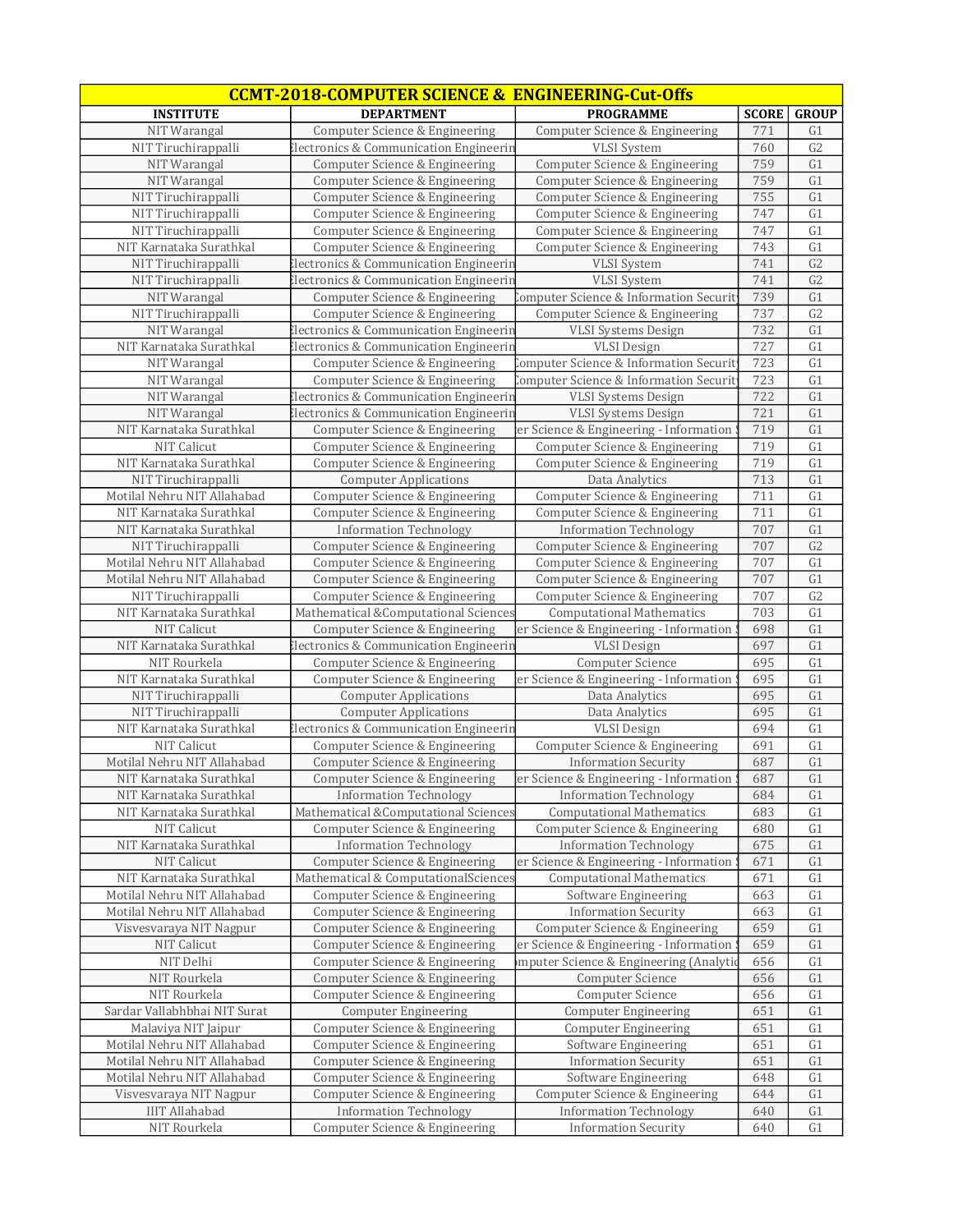| NIT Raipur                           | <b>Mechanical Engineering</b>                     | Industrial Engineering & Management       | 637 | G <sub>1</sub>  |
|--------------------------------------|---------------------------------------------------|-------------------------------------------|-----|-----------------|
| NIT Delhi                            | Computer Science & Engineering                    | mputer Science & Engineering (Analytio    | 636 | G1              |
| Malaviya NIT Jaipur                  | Computer Science & Engineering                    | mputer Engineering & Information Secui    | 632 | G1              |
| NIT Rourkela                         | Computer Science & Engineering                    | Software Engineering                      | 632 | G1              |
| Malaviya NIT Jaipur                  | Computer Science & Engineering                    | <b>Computer Engineering</b>               | 632 | G1              |
| Visvesvaraya NIT Nagpur              | Computer Science & Engineering                    | Computer Science & Engineering            | 632 | G1              |
|                                      |                                                   |                                           |     |                 |
| Malaviya NIT Jaipur                  | Computer Science & Engineering                    | <b>Computer Engineering</b>               | 628 | $\overline{G1}$ |
| NIT Karnataka Surathkal              | Mathematical & Computational Sciences             | <b>Computational Mathematics</b>          | 626 | G1              |
| <b>IIEST Shibpur District Howrah</b> | Computer Science & Engineering                    | Computer Science & Engineering            | 624 | G1              |
| NIT Kurukshetra                      | <b>Computer Engineering</b>                       | <b>Computer Engineering</b>               | 624 | G1              |
| NIT Rourkela                         | Computer Science & Engineering                    | <b>Information Security</b>               | 624 | G1              |
| Dr. B R Ambedkar NIT Jalandhar       | Computer Science & Engineering                    | <b>Information Security</b>               | 624 | G1              |
| NIT Warangal                         | Computer Science & Engineering                    | Computer Science & Information Securition | 624 | G1              |
| Malaviya NIT Jaipur                  | lectronics & Communication Engineerin             | <b>VLSI</b> Design                        | 622 | G <sub>2</sub>  |
| Sardar Vallabhbhai NIT Surat         | <b>Computer Engineering</b>                       | <b>Computer Engineering</b>               | 620 | G1              |
| NIT Rourkela                         | Computer Science & Engineering                    | <b>Information Security</b>               | 620 | G1              |
| Sardar Vallabhbhai NIT Surat         |                                                   |                                           | 620 | G1              |
|                                      | <b>Computer Engineering</b>                       | <b>Computer Engineering</b>               |     |                 |
| Motilal Nehru NIT Allahabad          | GIS Cell                                          | GIS & Remote Sensing                      | 616 | G1              |
| NIT Raipur                           | Mechanical Engineering                            | Industrial Engineering & Management       | 616 | G1              |
| NIT Karnataka Surathkal              | <b>Information Technology</b>                     | <b>Information Technology</b>             | 616 | G1              |
| NIT Raipur                           | <b>Mechanical Engineering</b>                     | Industrial Engineering & Management       | 615 | G1              |
| NIT Delhi                            | Computer Science & Engineering                    | mputer Science & Engineering (Analytio    | 615 | G1              |
| NIT Durgapur                         | Mathematics                                       | <b>Operations Research</b>                | 613 | G1              |
| Maulana Azad NIT Bhopal              | Computer Science & Engineering                    | <b>Advanced Computing</b>                 | 612 | G1              |
| NIT Kurukshetra                      | <b>Computer Engineering</b>                       | Computer Engineering (Cyber Security)     | 611 | G1              |
| NIT Jamshedpur                       | Computer Science & Engineering                    | Computer Science & Engineering            | 608 | G1              |
| Malaviya NIT Jaipur                  | Computer Science & Engineering                    | mputer Engineering & Information Secu     | 608 | G1              |
| <b>IIIT Allahabad</b>                |                                                   |                                           | 608 | G1              |
|                                      | <b>Information Technology</b>                     | <b>Information Technology</b>             |     | G1              |
| Motilal Nehru NIT Allahabad          | GIS Cell                                          | GIS & Remote Sensing                      | 606 |                 |
| Maulana Azad NIT Bhopal              | Computer Science & Engineering                    | <b>Information Security</b>               | 604 | G1              |
| NIT Kurukshetra                      | <b>Computer Engineering</b>                       | <b>Computer Engineering</b>               | 600 | G1              |
| <b>IIIT Allahabad</b>                | <b>Information Technology</b>                     | <b>Information Technology</b>             | 600 | G1              |
| NIT Rourkela                         | Computer Science & Engineering                    | Software Engineering                      | 599 | G1              |
| <b>IIEST Shibpur District Howrah</b> | Computer Science & Engineering                    | Computer Science & Engineering            | 596 | G1              |
| Motilal Nehru NIT Allahabad          | GIS Cell                                          | GIS & Remote Sensing                      | 596 | G1              |
| Malaviya NIT Jaipur                  | Computer Science & Engineering                    | mputer Engineering & Information Secu     | 596 | G1              |
| NIT Hamirpur                         | Computer Science & Engineering                    | Computer Science & Engineering            | 592 | G1              |
| Maulana Azad NIT Bhopal              | Computer Science & Engineering                    | <b>Advanced Computing</b>                 | 592 | G1              |
| NIT Kurukshetra                      | <b>Computer Engineering</b>                       | <b>Computer Engineering</b>               | 592 | $\overline{G1}$ |
| Motilal Nehru NIT Allahabad          | Computer Science & Engineering                    | <b>Information Security</b>               | 592 | G1              |
|                                      |                                                   |                                           |     |                 |
| NIT Durgapur                         | Mathematics                                       | <b>Operations Research</b>                | 589 | G1              |
| Dr. B R Ambedkar NIT Jalandhar       | Computer Science & Engineering                    | Computer Science & Engineering            | 588 | G <sub>1</sub>  |
| Maulana Azad NIT Bhopal              | Computer Science & Engineering                    | <b>Computer Networking</b>                | 588 | G1              |
| Maulana Azad NIT Bhopal              | Computer Science & Engineering                    | <b>Advanced Computing</b>                 | 588 | G <sub>1</sub>  |
| NIT Rourkela                         | Computer Science & Engineering                    | Software Engineering                      | 588 | G <sub>1</sub>  |
| <b>IIEST Shibpur District Howrah</b> | Computer Science & Engineering                    | Computer Science & Engineering            | 588 | G <sub>1</sub>  |
| NIT Tiruchirappalli                  | <b>Computer Applications</b>                      | Data Analytics                            | 587 | G1              |
| NIT Hamirpur                         | entre for Material Science & Engineerin           | Materials Science & Engineering           | 586 | G1              |
| Malaviya NIT Jaipur                  | <b>Electronics &amp; Communication Engineerin</b> | <b>VLSI</b> Design                        | 586 | G <sub>2</sub>  |
| <b>IIIT Allahabad</b>                | <b>Applied Sciences</b>                           | Bio-informatics                           | 584 | G <sub>1</sub>  |
| NIT Kurukshetra                      | <b>Computer Engineering</b>                       | Computer Engineering (Cyber Security)     | 584 | G <sub>1</sub>  |
| NIT Calicut                          | Computer Science & Engineering                    | er Science & Engineering - Information !  | 584 | G1              |
| NIT Goa                              | Computer Science & Engineering                    | Computer Science & Engineering            | 582 | G1              |
| NIT Rourkela                         | Mining Engineering                                |                                           | 582 | G1              |
|                                      |                                                   | Mining Engineering                        |     |                 |
| Malaviya NIT Jaipur                  | <b>Electronics &amp; Communication Engineerin</b> | <b>VLSI</b> Design                        | 581 | G2              |
| Maulana Azad NIT Bhopal              | Computer Science & Engineering                    | <b>Information Security</b>               | 580 | G1              |
| Motilal Nehru NIT Allahabad          | Computer Science & Engineering                    | Software Engineering                      | 580 | G1              |
| Malaviya NIT Jaipur                  | <b>Electronics &amp; Communication Engineerin</b> | <b>Embedded Systems</b>                   | 572 | G2              |
| NIT Jamshedpur                       | Computer Science & Engineering                    | Computer Science & Engineering            | 572 | G1              |
| Maulana Azad NIT Bhopal              | Computer Science & Engineering                    | <b>Information Security</b>               | 572 | G1              |
| <b>IIEST Shibpur District Howrah</b> | School of Material Science & Engineering          | Materials Science & Technology            | 571 | G1              |
| Dr. B R Ambedkar NIT Jalandhar       | Computer Science & Engineering                    | <b>Information Security</b>               | 568 | G1              |
| NIT Uttarakhand                      | Computer Science & Engineering                    | Artificial Intelligence                   | 568 | G1              |
| <b>IIEST Shibpur District Howrah</b> | <b>Information Technology</b>                     | <b>Information Technology</b>             | 568 | G1              |
|                                      |                                                   |                                           |     |                 |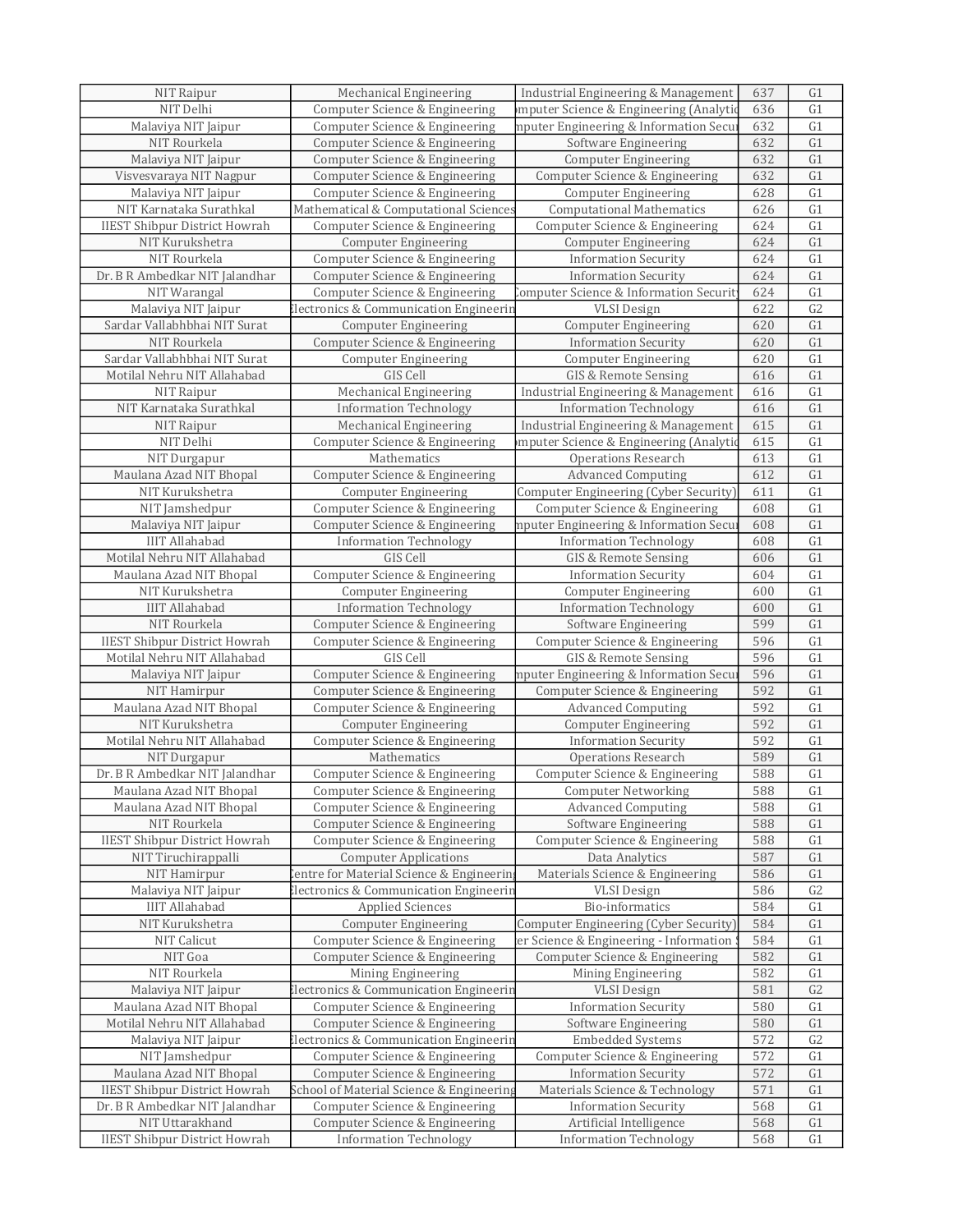| NIT Jamshedpur                       | Computer Science & Engineering                                                 | Computer Science & Engineering               | 568 | G <sub>1</sub>  |
|--------------------------------------|--------------------------------------------------------------------------------|----------------------------------------------|-----|-----------------|
| Sardar Vallabhbhai NIT Surat         | <b>Computer Engineering</b>                                                    | <b>Computer Engineering</b>                  | 568 | G1              |
| Maulana Azad NIT Bhopal              | Computer Science & Engineering                                                 | <b>Computer Networking</b>                   | 566 | G1              |
| NIT Durgapur                         | Mathematics                                                                    | <b>Operations Research</b>                   | 565 | G1              |
| NIT Durgapur                         | Computer Science & Engineering                                                 | Computer Science & Engineering               | 564 | G1              |
| NIT Patna                            | Computer Science & Engineering                                                 | Computer Science & Engineering               | 564 | G1              |
| NIT Raipur                           | <b>Mechanical Engineering</b>                                                  | Industrial Engineering & Management          | 564 | G1              |
| NIT Rourkela                         | Biotechnology & Medical Engineering                                            | <b>Biomedical Engineering</b>                | 563 | G1              |
| Maulana Azad NIT Bhopal              | Computer Science & Engineering                                                 | <b>Computer Networking</b>                   | 563 | G1              |
| NIT Jamshedpur                       | <b>Computer Applications</b>                                                   | nformation Systems Security Engineerin       | 562 | G1              |
| NIT Goa                              | Computer Science & Engineering                                                 | Computer Science & Engineering               | 560 | G1              |
| NIT Hamirpur                         | Computer Science & Engineering                                                 | Computer Science & Engineering               | 560 | G1              |
| NIT Kurukshetra                      | <b>Computer Engineering</b>                                                    | Computer Engineering (Cyber Security)        | 560 | G1              |
| NIT Rourkela                         | Mining Engineering                                                             | Mining Engineering                           | 558 | G1              |
| NIT Hamirpur                         | Centre for Material Science & Engineering                                      | Materials Science & Engineering              | 558 | G1              |
| <b>IIEST Shibpur District Howrah</b> | ntre for Healthcare Science and Technolofety and Occupational Health Engineeri |                                              | 554 | $\overline{G1}$ |
| Dr. B R Ambedkar NIT Jalandhar       | Computer Science & Engineering                                                 | Computer Science & Engineering               | 552 | G1              |
| NIT Goa                              | Computer Science & Engineering                                                 | Computer Science & Engineering               | 552 | G1              |
| NIT Hamirpur                         | Computer Science & Engineering                                                 | Computer Science & Engineering               | 552 | G1              |
| NIT Goa                              | <b>Electronics &amp; Communication Engineerin</b>                              | <b>VLSI</b>                                  | 551 | G1              |
| <b>IIEST Shibpur District Howrah</b> |                                                                                | <b>VLSI</b> Design                           | 551 | G1              |
| Maulana Azad NIT Bhopal              | School of VLSI Design                                                          | Geoinformatics & Its Applications            | 551 | G1              |
|                                      | Civil Engineering<br>Mining Engineering                                        |                                              |     |                 |
| NIT Rourkela                         |                                                                                | Mining Engineering                           | 551 | G1              |
| <b>IIEST Shibpur District Howrah</b> | School of Material Science & Engineering                                       | Materials Science & Technology               | 550 | G1              |
| NIT Puducherry                       | Computer Science & Engineering                                                 | Computer Science & Engineering               | 548 | G1              |
| <b>IIEST Shibpur District Howrah</b> | <b>Information Technology</b>                                                  | <b>Information Technology</b>                | 548 | G1              |
| NIT Raipur                           | <b>Information Technology</b>                                                  | <b>Information Technology</b>                | 544 | G1              |
| NIT Rourkela                         | Biotechnology & Medical Engineering                                            | <b>Biomedical Engineering</b>                | 544 | G1              |
| Malaviya NIT Jaipur                  | <b>Electronics &amp; Communication Engineerin</b>                              | <b>Embedded Systems</b>                      | 544 | G2              |
| Dr. B R Ambedkar NIT Jalandhar       | Computer Science & Engineering                                                 | <b>Information Security</b>                  | 544 | G1              |
| Dr. B R Ambedkar NIT Jalandhar       | Computer Science & Engineering                                                 | Computer Science & Engineering               | 544 | G1              |
| <b>IIEST Shibpur District Howrah</b> | <b>Information Technology</b>                                                  | <b>Information Technology</b>                | 544 | G1              |
| Maulana Azad NIT Bhopal              | Civil Engineering                                                              | <b>Geoinformatics &amp; Its Applications</b> | 541 | G1              |
| NIT Rourkela                         | Bio Technology & Medical Engineering                                           | <b>Biomedical Engineering</b>                | 541 | G1              |
| NIT Rourkela                         | Earth and Atmospheric Sciences                                                 | Atmosphere and Ocean Science                 | 540 | G1              |
| NIT Hamirpur                         | entre for Material Science & Engineerin                                        | Materials Science & Engineering              | 540 | G1              |
| <b>IIEST Shibpur District Howrah</b> | School of Material Science & Engineering                                       | Materials Science & Technology               | 540 | G1              |
| NIT Silchar                          | Computer Science & Engineering                                                 | Computer Science & Engineering               | 537 | G1              |
| NIT Durgapur                         | Computer Science & Engineering                                                 | Computer Science & Engineering               | 537 | $\overline{G1}$ |
| <b>IIIT Allahabad</b>                | <b>Applied Sciences</b>                                                        | Bio-informatics                              | 537 | G1              |
| NIT Patna                            | Computer Science & Engineering                                                 | Computer Science & Engineering               | 537 | G1              |
| <b>IIEST Shibpur District Howrah</b> | School of VLSI Design                                                          | <b>VLSI</b> Design                           | 536 | $\overline{G1}$ |
| NIT Goa                              | Electronics & Communication Engineerin                                         | <b>VLSI</b>                                  | 534 | G1              |
| <b>IIEST Shibpur District Howrah</b> | ntre for Healthcare Science and Technolo                                       | <b>Biomedical Engineering</b>                | 533 | G <sub>1</sub>  |
| <b>IIEST Shibpur District Howrah</b> | ntre for Healthcare Science and Technolofety and Occupational Health Engineeri |                                              | 533 | G1              |
| NIT Hamirpur                         | Computer Science & Engineering                                                 | Mobile Computing                             | 532 | G <sub>1</sub>  |
| Dr. B R Ambedkar NIT Jalandhar       | Computer Science & Engineering                                                 | <b>Information Security</b>                  | 532 | G1              |
| NIT Agartala                         | Computer Science & Engineering                                                 | Computer Science & Engineering               | 529 | G1              |
| NIT Patna                            | Computer Science & Engineering                                                 | 1915 nputer Science & Engineering (Dual Deg  | 529 | G1              |
| NIT Patna                            | Computer Science & Engineering                                                 | <b>Information Technology</b>                | 529 | G <sub>1</sub>  |
| NIT Patna                            | Computer Science & Engineering                                                 | iputer Science & Engineering (Dual Deg       | 529 | G1              |
| <b>IIEST Shibpur District Howrah</b> | School of VLSI Design                                                          | <b>VLSI</b> Design                           | 529 | G1              |
| NIT Patna                            | Computer Science & Engineering                                                 | nputer Science & Engineering (Dual Degi      | 529 | G1              |
| Maulana Azad NIT Bhopal              | Civil Engineering                                                              | Geoinformatics & Its Applications            | 528 | G1              |
| <b>IIEST Shibpur District Howrah</b> | Mining Engineering                                                             | Geoinformatics                               | 525 | G1              |
| <b>IIIT Vadodara</b>                 | Computer Science & Engineering                                                 | Computer Science & Engineering               | 525 | G1              |
| NIT Sikkim                           | Computer Science & Engineering                                                 | Computer Science & Engineering               | 525 | G1              |
| NIT Durgapur                         | Computer Science & Engineering                                                 | Computer Science & Engineering               | 525 | G1              |
| <b>IIEST Shibpur District Howrah</b> | ntre for Healthcare Science and Technolo                                       | <b>Biomedical Engineering</b>                | 522 | G1              |
| NIT Goa                              | <b>Electronics &amp; Communication Engineerin</b>                              | <b>VLSI</b>                                  | 522 | G1              |
| NIT Patna                            | Computer Science & Engineering                                                 | Information Technology (Dual Degree)         | 521 | G1              |
| NIT Puducherry                       | Computer Science & Engineering                                                 | Computer Science & Engineering               | 521 | G1              |
| NIT Jamshedpur                       | <b>Computer Applications</b>                                                   | nformation Systems Security Engineerin       | 521 | G <sub>1</sub>  |
| NIT Jamshedpur                       | ComputerApplications                                                           | nformation Systems Security Engineerin       | 521 | G1              |
|                                      |                                                                                |                                              |     |                 |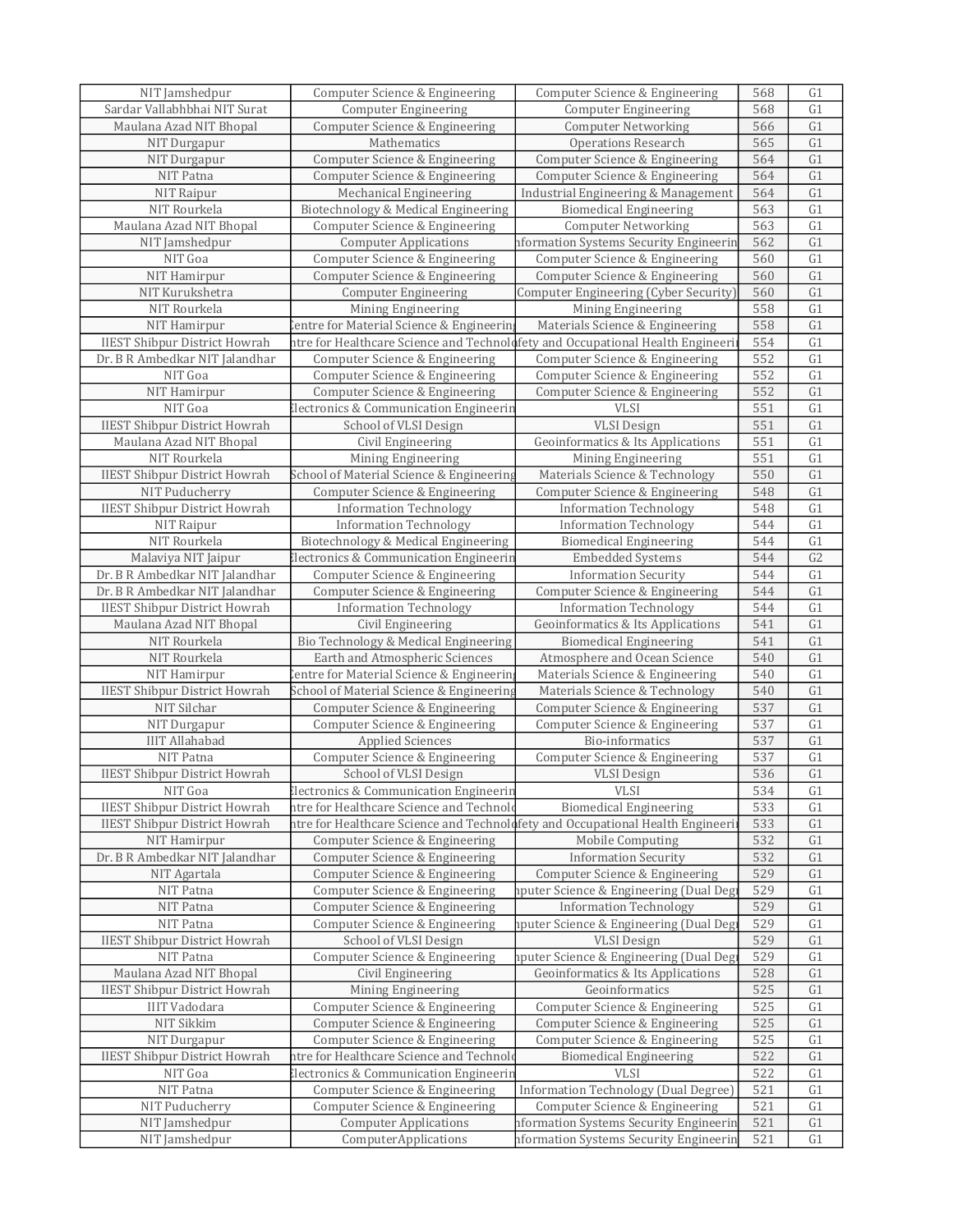| NIT Rourkela                         | Computer Science & Engineering                                                 | <b>Information Security</b>                                | 521        | G <sub>1</sub>       |
|--------------------------------------|--------------------------------------------------------------------------------|------------------------------------------------------------|------------|----------------------|
| Malaviya NIT Jaipur                  | Computer Science & Engineering                                                 | mputer Engineering & Information Secu                      | 521        | G1                   |
| NIT Patna                            | Computer Science & Engineering                                                 | Computer Science & Engineering                             | 520        | G1                   |
| NIT Jamshedpur                       | Electronics & Communication Engineerin                                         | <b>Embedded Systems Engineering</b>                        | 517        | G1                   |
| NIT Uttarakhand                      | Computer Science & Engineering                                                 | <b>Computing Systems</b>                                   | 517        | G1                   |
| Malaviya NIT Jaipur                  | Electronics & Communication Engineerin                                         | Embedded Systems                                           | 517        | G2                   |
| NIT Silchar                          | Computer Science & Engineering                                                 | Computer Science & Engineering                             | 516        | $\overline{G1}$      |
| <b>IIEST Shibpur District Howrah</b> | ntre for Healthcare Science and Technolofety and Occupational Health Engineeri |                                                            | 516        | G1                   |
| NIT Rourkela                         | Earth and Atmospheric Sciences                                                 | Atmosphere and Ocean Science                               | 515        | G1                   |
| <b>IIEST Shibpur District Howrah</b> | ntre for Healthcare Science and Technolo                                       | <b>Biomedical Engineering</b>                              | 515        | G1                   |
| Maulana Azad NIT Bhopal              | Mathematics                                                                    | Bio-informatics                                            | 514        | G1                   |
| NIT Rourkela                         | Earth and Atmospheric Sciences                                                 | Atmosphere and Ocean Science                               | 514        | G1                   |
| Maulana Azad NIT Bhopal              | Mathematics                                                                    | <b>Computational &amp; Systems Biology</b>                 | 513        | G1                   |
| NIT Raipur                           | <b>Information Technology</b>                                                  | <b>Information Technology</b>                              | 513        | G1                   |
| NIT Agartala                         | Computer Science & Engineering                                                 | Computer Science & Engineering                             | 513        | G1                   |
| NIT Puducherry                       | Computer Science & Engineering                                                 | Computer Science & Engineering                             | 513        | G1                   |
| NIT Uttarakhand                      | Computer Science & Engineering                                                 | Artificial Intelligence                                    | 509        | G1                   |
| NIT Meghalaya                        | Computer Science & Engineering                                                 | Computer Science & Engineering                             | 508        | G1                   |
| NIT Arunachal Pradesh                |                                                                                |                                                            |            | G1                   |
|                                      | Management and Humanities                                                      | riate Technology & Entrepreneurship P<br>Geoinformatics    | 507        | G1                   |
| <b>IIEST Shibpur District Howrah</b> | Mining Engineering                                                             |                                                            | 507        |                      |
| NIT Hamirpur                         | Computer Science & Engineering                                                 | Mobile Computing                                           | 505        | G1                   |
| NIT Patna                            | Computer Science & Engineering                                                 | <b>Information Technology</b>                              | 505        | G1                   |
| NIT Patna                            | Computer Science & Engineering                                                 | Information Technology (Dual Degree)                       | 505        | G1                   |
| NIT Raipur                           | <b>Information Technology</b>                                                  | <b>Information Technology</b>                              | 505        | G1                   |
| NIT Silchar                          | Computer Science & Engineering                                                 | Computer Science & Engineering                             | 505        | G1                   |
| NIT Uttarakhand                      | Computer Science & Engineering                                                 | Artificial Intelligence                                    | 505        | G1                   |
| <b>IIEST Shibpur District Howrah</b> | Mining Engineering                                                             | Geoinformatics                                             | 504        | G1                   |
| NIT Srinagar                         | lectronics & Communication Engineerinommunication & Information Technolog      |                                                            | 502        | G1                   |
| NIT Kurukshetra                      | Physics                                                                        | Nanotechnology                                             | 501        | G1                   |
| Maulana Azad NIT Bhopal              | Mathematics                                                                    | Bio-informatics                                            | 501        | G1                   |
| <b>IIIT Vadodara</b>                 | Computer Science & Engineering                                                 | Computer Science & Engineering                             | 501        | G1                   |
| NIT Sikkim                           | Computer Science & Engineering                                                 | Computer Science & Engineering                             | 499        | G1                   |
| NIT Srinagar                         | lectronics & Communication Engineerin                                          | Microelectronics                                           | 498        | G1                   |
| NIT Rourkela                         | Computer Science & Engineering                                                 | Software Engineering                                       | 497        |                      |
| NIT Hamirpur                         | entre for Material Science & Engineering                                       | Materials Science & Engineering                            | 497        | G1                   |
| NIT Kurukshetra                      | chool of Material Science and Technolog                                        | Materials Science & Technology                             | 496        | G1                   |
| NIT Nagaland                         | Computer Science & Engineering                                                 | Computer Science & Engineering                             | 493        | G1                   |
| NIT Patna                            | Computer Science & Engineering                                                 | Information Technology (Dual Degree)                       | 493        | G1                   |
| <b>IIEST Shibpur District Howrah</b> | <b>Information Technology</b>                                                  | <b>Information Technology</b>                              | 493        | $\overline{G1}$      |
| <b>IIIT Vadodara</b>                 | Computer Science & Engineering                                                 | Computer Science & Engineering                             | 489        | G1                   |
| NIT Patna                            | Computer Science & Engineering                                                 | <b>Information Technology</b>                              | 489        | G1                   |
| NIT Delhi                            | Computer Science & Engineering                                                 | mputer Science & Engineering (Analytic                     | 489        | $\overline{G1}$      |
| NIT Goa                              | Computer Science & Engineering                                                 | Computer Science & Engineering                             | 489        | G1                   |
| NIT Arunachal Pradesh                | Management and Humanities                                                      | riate Technology & Entrepreneurship Pi                     | 487        | G <sub>1</sub>       |
| NIT Arunachal Pradesh                | Computer Science & Engineering                                                 | Computer Science & Engineering                             | 485        | G <sub>1</sub>       |
| NIT Agartala                         | Computer Science & Engineering                                                 | Computer Science & Engineering                             | 485        | G <sub>1</sub>       |
| Motilal Nehru NIT Allahabad          | GIS Cell                                                                       | GIS & Remote Sensing                                       | 485        | G1                   |
| NIT Manipur                          | Computer Science & Engineering                                                 | Computer Science                                           | 481        | G1                   |
| NIT Mizoram                          | Computer Science & Engineering                                                 | Computer Science & Engineering                             | 481        | G1                   |
| Maulana Azad NIT Bhopal              | Mathematics                                                                    | <b>Computational &amp; Systems Biology</b>                 | 481        | G1                   |
| NIT Uttarakhand                      | Computer Science & Engineering                                                 | <b>Computing Systems</b>                                   | 481        | G <sub>1</sub>       |
| NIT Sikkim                           | Computer Science & Engineering                                                 | Computer Science & Engineering                             | 481        | G1                   |
| NIT Hamirpur                         | Computer Science & Engineering                                                 | Mobile Computing                                           | 481        | G1                   |
| NIT Jamshedpur                       | <b>Computer Applications</b>                                                   | nformation Systems Security Engineerin                     | 481        | G <sub>1</sub>       |
| <b>IIEST Shibpur District Howrah</b> | Mining Engineering                                                             | Geoinformatics                                             | 480        | G1                   |
| NIT Arunachal Pradesh                | Electronics & Communication Engineerin                                         | VLSI Design & Embedded Systems                             | 477        | G1                   |
| Maulana Azad NIT Bhopal              | Mathematics                                                                    | Bio-informatics                                            | 477        | G1                   |
| Maulana Azad NIT Bhopal              | Mathematics                                                                    | <b>Computational &amp; Systems Biology</b>                 | 477        | G <sub>1</sub>       |
| Maulana Azad NIT Bhopal              | Civil Engineering                                                              | Geoinformatics & Its Applications                          | 477        | G <sub>1</sub>       |
| NIT Jamshedpur                       | <b>Electronics &amp; Communication Engineerin</b>                              | <b>Embedded Systems Engineering</b>                        | 475        | G1                   |
| NIT Arunachal Pradesh                | Management and Humanities                                                      | riate Technology & Entrepreneurship Pi                     | 474        | G1                   |
| NIT Durgapur                         | Mathematics                                                                    | Operations Research                                        | 474        | G1                   |
| NIT Arunachal Pradesh                |                                                                                |                                                            |            |                      |
|                                      |                                                                                |                                                            |            |                      |
| NIT Uttarakhand                      | Computer Science & Engineering<br>Computer Science & Engineering               | Computer Science & Engineering<br><b>Computing Systems</b> | 473<br>473 | G <sub>1</sub><br>G1 |